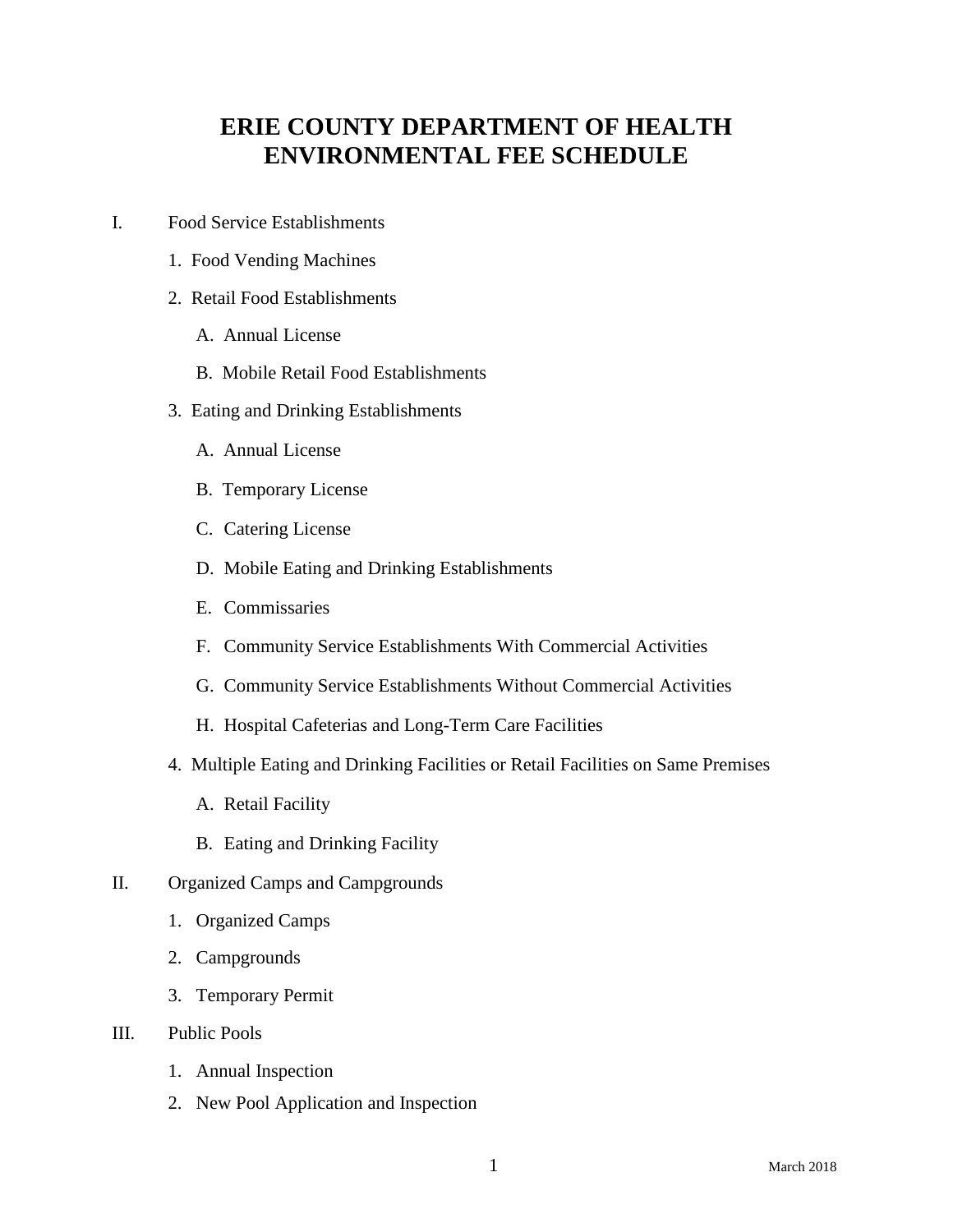- IV. Manufactured Home Parks
- V. Schools
	- 1. Food Service
	- 2. School Building
	- 3. National School Lunch Program
	- 4. Multiple Eating and Drinking Facility
- VI. Body Art Establishments
	- 1. Annual License
	- 2. Temporary License

## VII. Application Fees

- 1. Eating and Drinking
- 2. Retail Outlet
- 3. Organized Camp/Campground
- 4. Manufactured Home Park
- 5. Body Art
- VIII. On-Lot Sewage
- IX. Small Flow Treatment Facilities
- X. Late Submittal of Applications
- XI. Follow-Up Inspection Fees
- XII. Duplicate License Fee
- XIII. Copy Fee
- XIV. Late Fee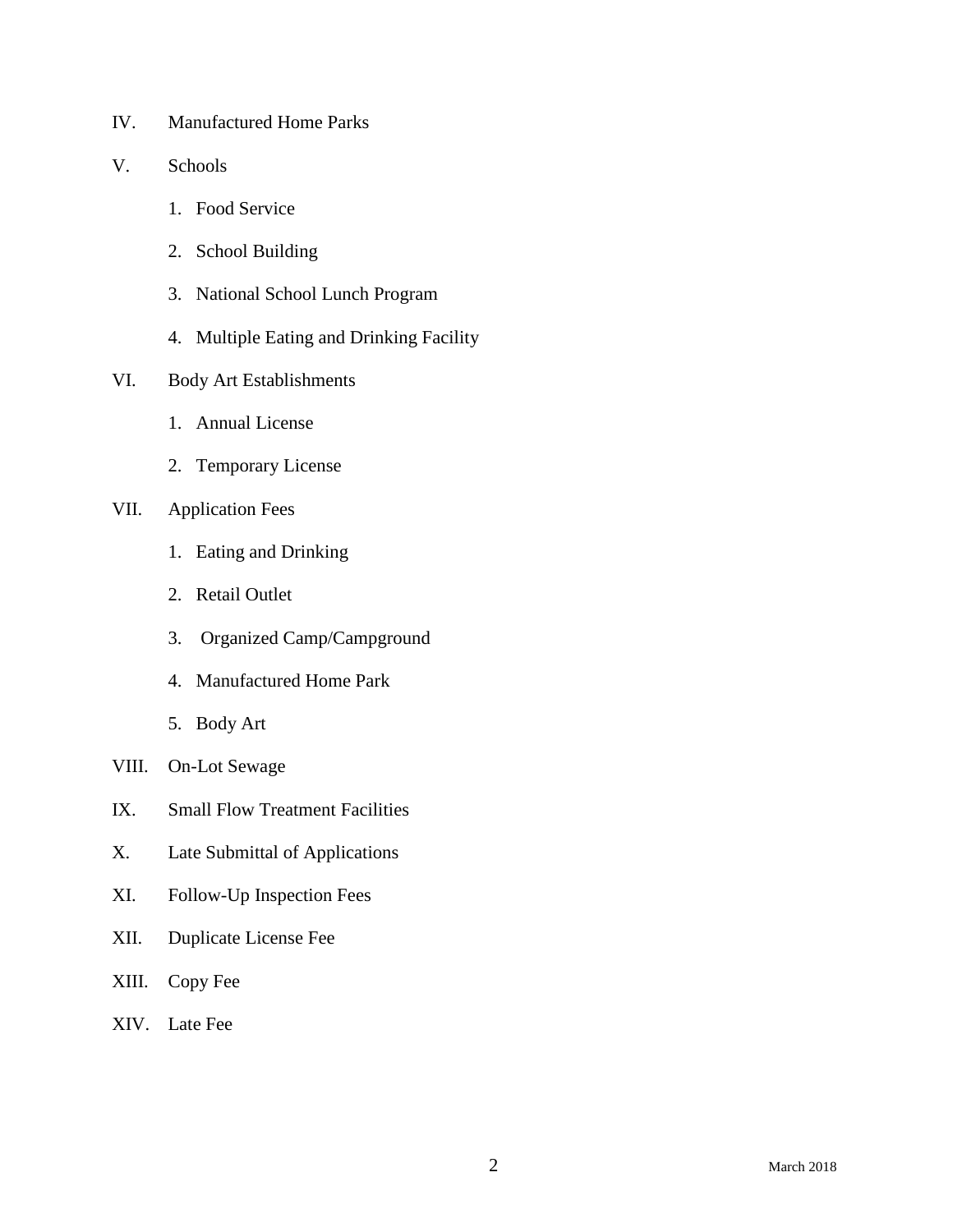I. Food Service Establishments

Fees provide for the inspection and licensing of food service establishments.

Primary license fee shall be determined by the predominant use of the establishment.

No license will be required for establishments selling only factory-packaged nonpotentially hazardous food or beverages.

1. Food Vending Machines

Fee is applicable to those machines vending items for human consumption, i.e, sandwiches, soups, beverages into cups, milk in any container, and similar potentially hazardous foods and beverage items.

Vendor \$75 plus \$1.75/machine

- 2. Retail Food Establishments
	- A. Annual License

#### **Total Floor Area**

| 1. Less than $1,000$ sq. ft.          | \$100.00 |
|---------------------------------------|----------|
| 2. $1,000$ sq. ft. to $5,000$ sq. ft. | \$175.00 |
| 3. 5,001 sq. ft. to 10,000 sq. ft.    | \$235.00 |
| 4. 10,001 sq. ft. to 20,000 sq. ft.   | \$295.00 |
| 5. Greater than 20,000 sq. ft.        | \$600.00 |

All food related and storage areas of establishment are to be included when computing size.

| <b>B.</b> Mobile Retail Food Establishments | \$100.00/vehicle or cart |
|---------------------------------------------|--------------------------|
|---------------------------------------------|--------------------------|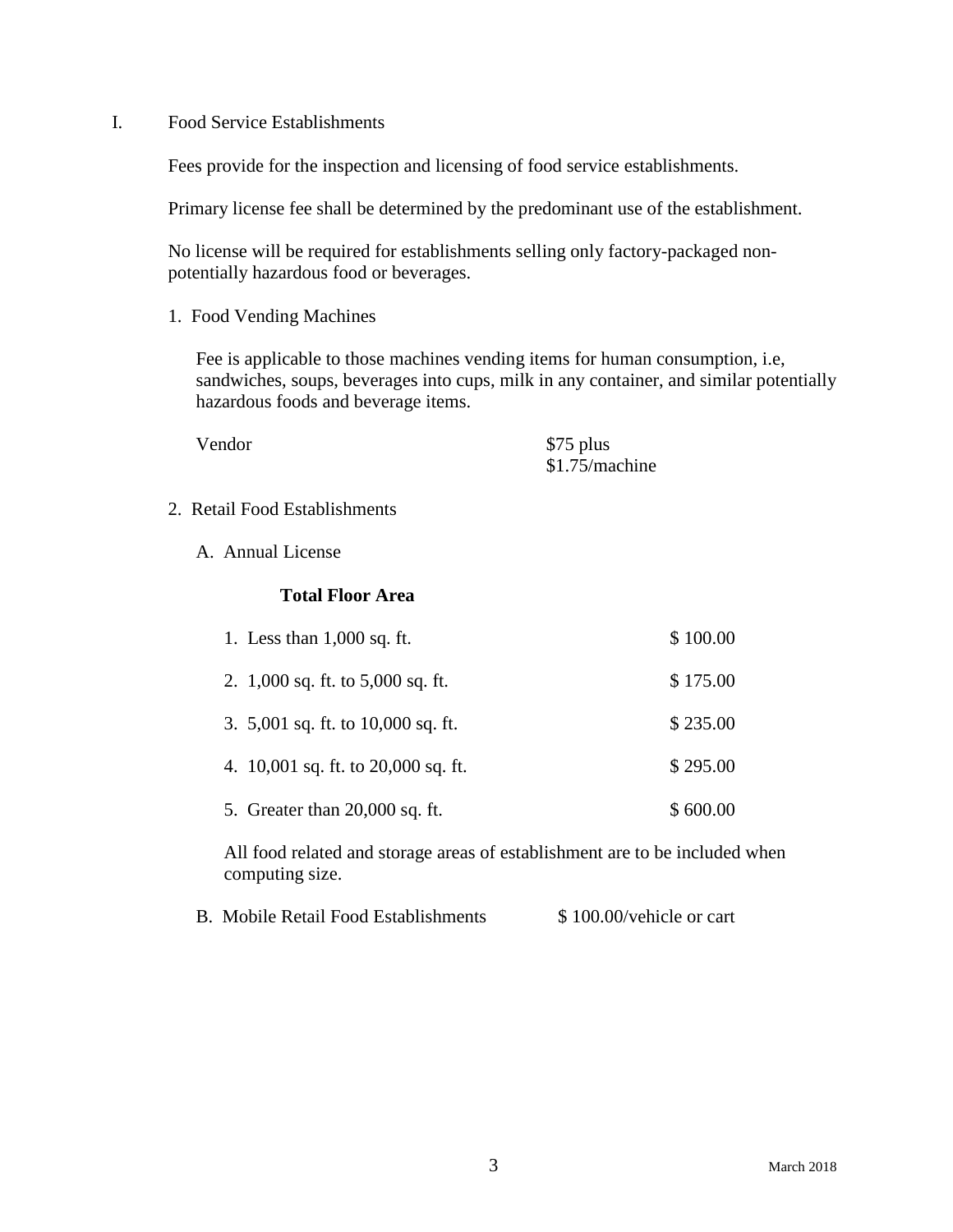# 3. Eating and Drinking Establishments

#### A. Annual License

Fees are based upon the total seating capacity of the facility.

|  |  |  | PLCB - possesses license from Pennsylvania Liquor Control Board |
|--|--|--|-----------------------------------------------------------------|
|--|--|--|-----------------------------------------------------------------|

| <b>Seating Capacity</b> | <b>Without PLCB</b> | With PLCB |  |
|-------------------------|---------------------|-----------|--|
| 1. Takeout - 0 seating  | \$125.00            | \$180.00  |  |
| 2. 1 to 50              | \$180.00            | \$195.00  |  |
| 3. 51 to 100            | \$235.00            | \$260.00  |  |
| 4. 101 to 150           | \$295.00            | \$325.00  |  |
| 5. Greater than 150     | \$360.00            | \$385.00  |  |

### B. Temporary License

Facilities open to the public less than 15 days per calendar year or on a per event basis

| 1. 1 to 2 days     | \$40.00  |
|--------------------|----------|
| 2. $3$ to $7$ days | \$80.00  |
| 3. 8 to 14 days    | \$140.00 |

#### **(See Section X for Late Submittal Fee)**

| C. Catering License                                                                                                                                              | \$170.00                 |
|------------------------------------------------------------------------------------------------------------------------------------------------------------------|--------------------------|
| A food service license, in addition to a catering license, is required at the facility<br>where food preparation is conducted.                                   |                          |
| D. Mobile Eating and Drinking Establishments                                                                                                                     | \$130.00/vehicle or cart |
| E. Commissaries                                                                                                                                                  | \$135.00                 |
| F. Community Service Establishments with Commercial<br>Activities - including, but not limited to, fire halls,<br>church halls and similar "for rent" facilities | \$75.00                  |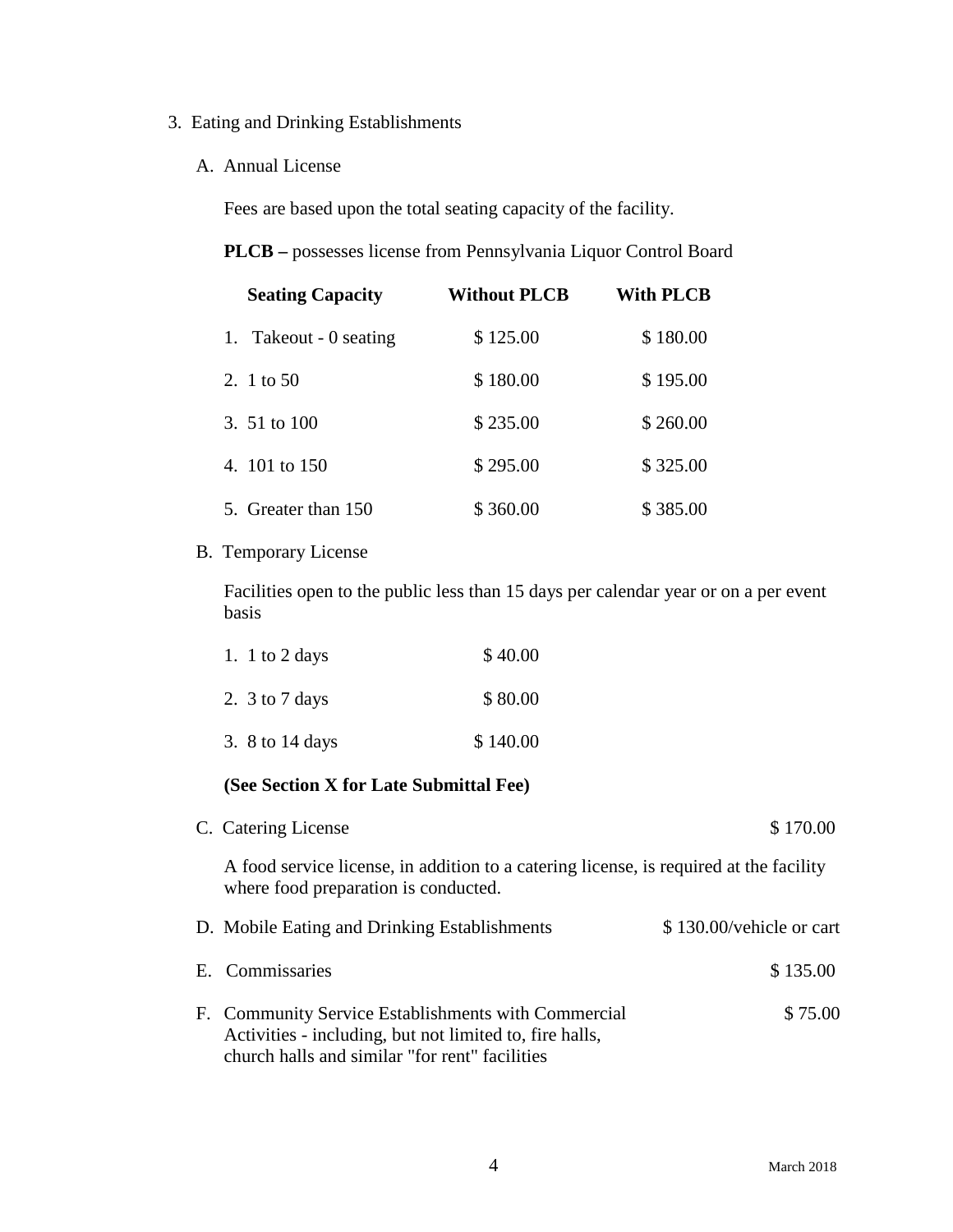|     | G. Community Service Establishments without Commercial Activities                                                     |                                 |  |  |  |
|-----|-----------------------------------------------------------------------------------------------------------------------|---------------------------------|--|--|--|
|     | 1. Senior citizen centers, neighborhood centers and similar<br>non-profit organizations without commercial activities | No Fee                          |  |  |  |
|     | 2. Facilities providing all services to the public free of charge                                                     | No Fee                          |  |  |  |
|     | H. Hospital Cafeterias and Long-Term Care Food Establishments                                                         | \$190.00                        |  |  |  |
|     | Multiple Eating and Drinking Facilities or Retail Facilities on the Same Premises:<br>4.                              |                                 |  |  |  |
|     | Fee for largest eating and drinking or retail facility, plus                                                          |                                 |  |  |  |
|     | A. Retail Facility                                                                                                    | \$40.00 per additional facility |  |  |  |
|     | B. Eating and Drinking Facility                                                                                       | \$75.00 per additional facility |  |  |  |
| Π.  | <b>Organized Camps and Campgrounds</b>                                                                                |                                 |  |  |  |
|     | Fees provide for the inspection and permitting of organized camps and campgrounds.                                    |                                 |  |  |  |
|     | <b>Organized Camps</b><br>1.                                                                                          | \$190.00                        |  |  |  |
|     | Campgrounds<br>2.                                                                                                     |                                 |  |  |  |
|     | A. Less than 50 spaces                                                                                                | \$125.00                        |  |  |  |
|     | B. 50 or more spaces                                                                                                  | \$175.00                        |  |  |  |
|     | <b>Temporary Permit</b><br>3.                                                                                         | \$60.00 per event               |  |  |  |
| Ш.  | <b>Public Pools</b>                                                                                                   |                                 |  |  |  |
|     | Fees provide for the inspection of swimming pools, spas, and hot tubs.                                                |                                 |  |  |  |
|     | Annual inspection fee per permit<br>1.                                                                                | \$75.00                         |  |  |  |
|     | 2. New pool application review and operational inspection per permit                                                  | \$50.00                         |  |  |  |
| IV. | <b>Manufactured Home Parks</b>                                                                                        |                                 |  |  |  |
|     | Fees provide for the inspection and licensing of manufactured home parks.                                             |                                 |  |  |  |
|     | <b>Base Fee</b>                                                                                                       | \$75.00                         |  |  |  |
|     | Plus Each Space Available for Occupancy                                                                               | \$4.75                          |  |  |  |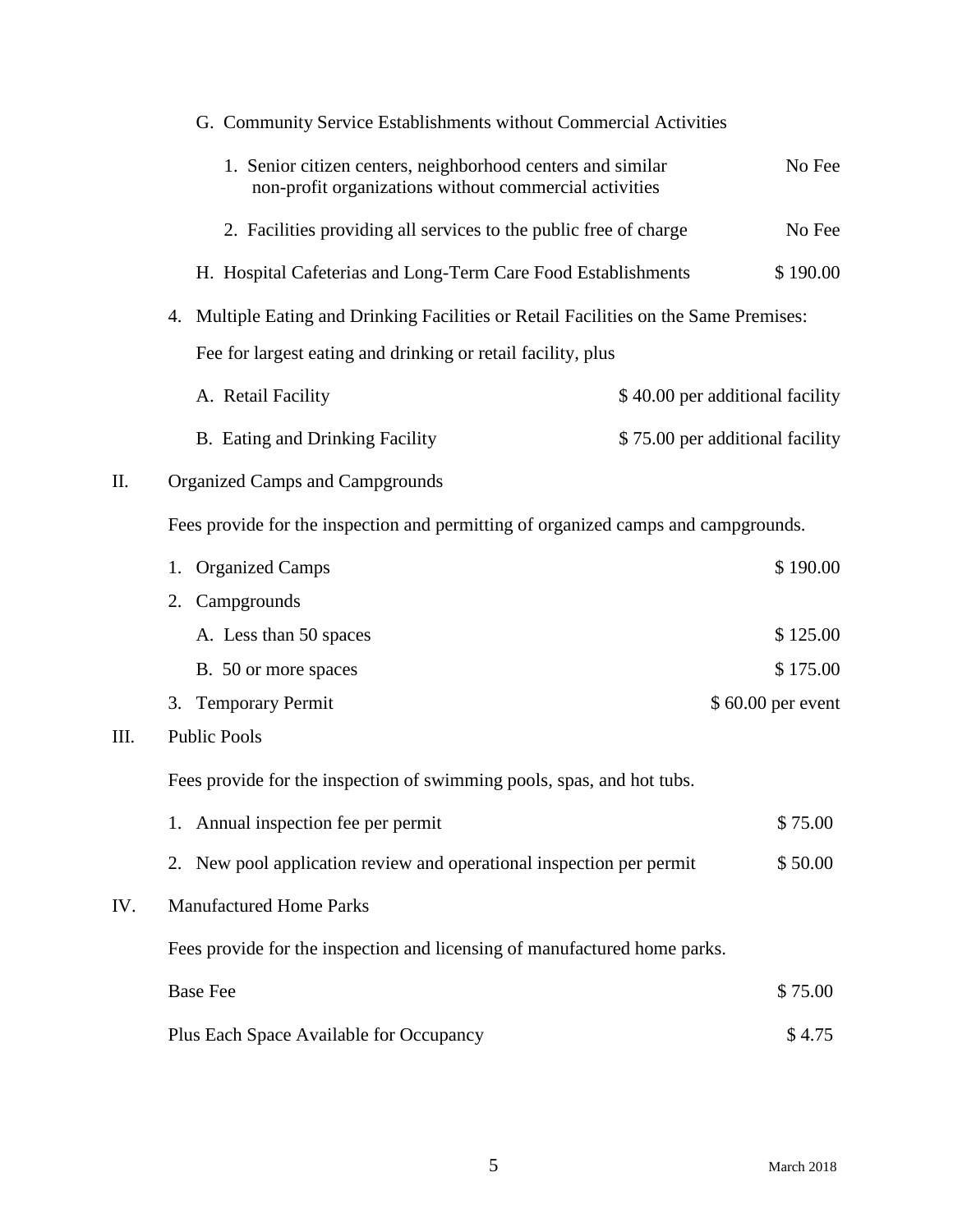# V. Schools 1. Food Service \$ 150.00 2. School Building Inspection A. Enrollment – less than 500 students \$ 130.00 B. Enrollment – 500 or more students  $$ 225.00$ 3. National School Lunch Program facilities  $$ 100.00$  inspection fee unlicensed in other categories 4. Multiple Eating and Drinking Facilities  $$ 45.00$  for each additional facility VI. Body Art Establishments 1. Annual License  $$ 145.00$ 2. Temporary License  $$60.00$  per event **(See Section X for Late Submittal Fee)** VII. Application Fees 1. Eating and Drinking \$ 130.00 2. Retail \$ 130.00 3. Organized Camp/Campground \$ 130.00 4. Manufactured Home Park  $$ 130.00$ 5. Body Art \$ 130.00 VIII. On-Lot Sewage Fees are listed on page 8

IX. Small Flow Treatment Facilities - \$ 100.00 per inspection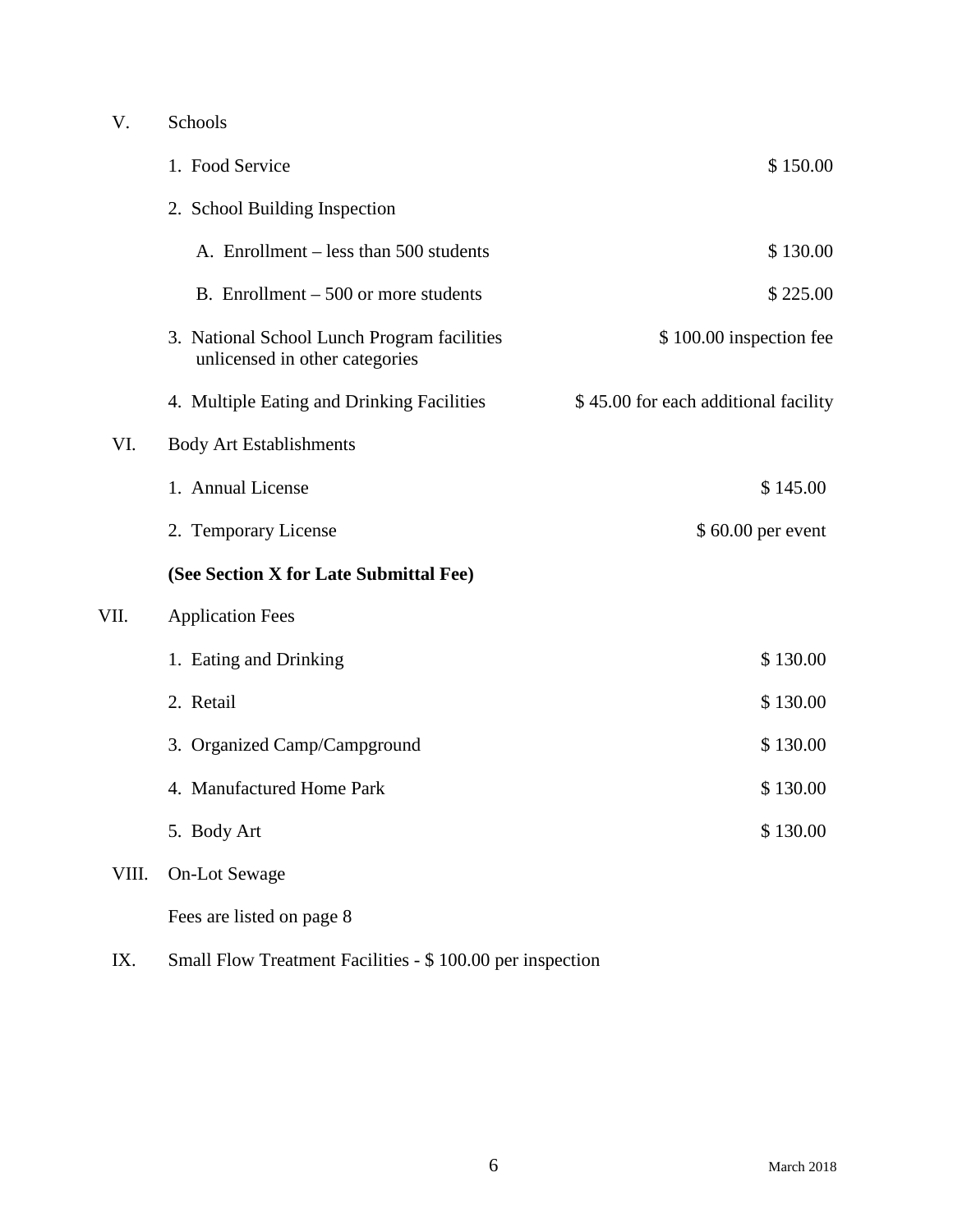X. Late Submittal of Applications

Applications submitted within seven days prior to operation

|       | 1. All categories except I.3.B and VI.2         | \$25.00                 |
|-------|-------------------------------------------------|-------------------------|
|       | 2. Categories I.3.B and VI.2                    | $$15.00$ per vendor     |
| XI.   | Follow-up Inspection Fees                       |                         |
|       | First follow-up inspection<br>1.                | No fee                  |
|       | Second follow-up inspection<br>2.               | \$100.00                |
|       | 3. Third and subsequent follow-up inspections   | \$200.00 per inspection |
| XII.  | Duplicate license fee                           | \$25.00                 |
| XIII. | Copy fee – Photocopies will be $$0.25$ per page |                         |

XIV. Late fee

All fees shall be paid by the invoice due date.

Failure to pay by the due date shall result in the issuance of a second invoice that includes a \$35.00 late fee and allows 10 days to submit payment.

Failure to pay after second invoice shall result in the following:

Facilities will not be issued licenses/certificates when required fees are not paid.

Facilities that can be closed for operating without a license/certificate shall be ordered CLOSED by the Department and shall remain closed until payment is received in full. This includes most facilities in Categories I, III and VI.

Facilities that can't be closed for operating without a license/certificate shall face legal action through the judiciary system and shall be subject to a fine of not less than \$100 but not more than \$300. This includes most facilities in Categories II, IV, V and IX.

The sections of this fee schedule are severable and should any section or any part of any section be declared by a court of law to be invalid and unenforceable, the remaining sections shall remain in full force and effect.